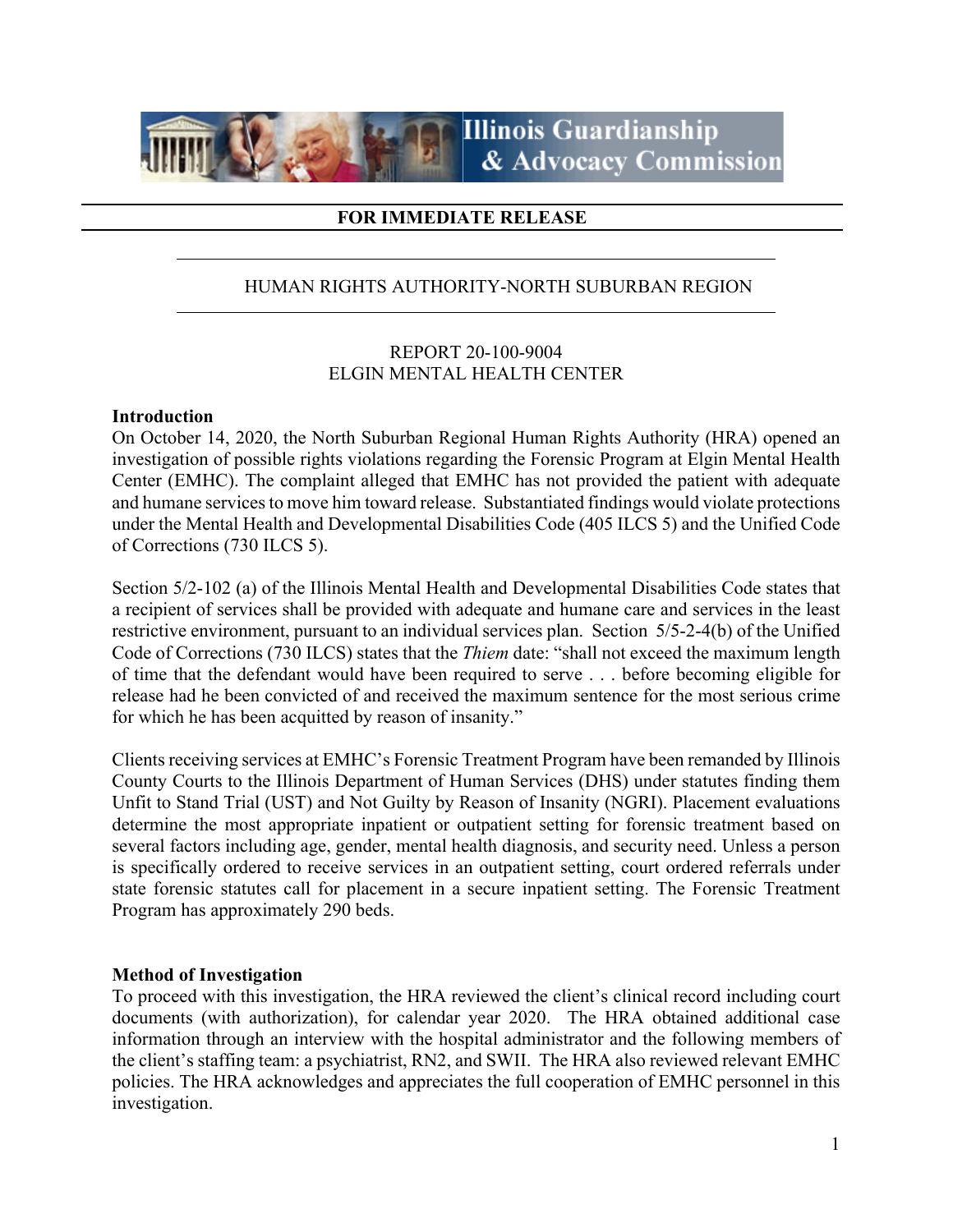### **Treatment Summary**

The client records indicate that on 6/5/2006 the client was adjudicated Not Guilty by Reason of Insanity (NGRI) on the charge of First Degree Murder. The Thiem date is 12/13/2062. The client was initially placed in Chester Mental Health Center and was transferred to the Forensic Program at Elgin Mental Health Center on 6/12/2018. EMHC records state that the client has a primary diagnosis of Severe Alcohol Use Disorder, Severe Cocaine Use Disorder, and Mild Cannabis Use Disorder. The treatment team reported to the HRA that the client has not used cocaine, alcohol, or marijuana in the 17 years that he has resided in state hospitals. The diagnosis of Substance Use Disorders is based on police reports that the client was smoking "crack" cocaine and drinking alcohol at the time he committed the crime. Successful completion of a Mental Illness Substance Abuse (MISA) program is a key treatment goal. The court report and the treatment plan documents indicate that the client has completed the educational component of the MISA program, but according to the December 2020 court report, the client has been unable to complete a relapse prevention plan because he denies having a substance use disorder. The records indicate that the client had not been prescribed psychotropic medication while at EMHC due to a lack of "active psychotic symptoms*".* 

The record describes the client as having a history of non-compliance with staff directives, making false allegations against staff, and being verbally abusive towards staff – primarily through racist remarks. The staff corroborated this information in their interview, although elaborated that from July 2020 through the present, the client ". . . has not [been] engaging in racial name calling or making false allegations against staff or peers." There are no violent behavioral incidents documented in the record, which staff corroborated in the interview.

EMHC staff reported in a note requested by HRA after the staff interview, that around July 2020 the client has been having video visits with family, who live far away and had not been able to visit for many years. Initially staff had to assist with these video calls, which helped improve the client's rapport with staff. This, along with more one-on one-sessions with staff have contributed to what staff described in an interview as the client's "night and day" transformation beginning in July 2020, continuing through the present.

The December 2020 court report states that the client's Supervised Off-Ground privileges were reinstated in October 2020, and a recent letter from the treatment team indicates that the client received Unsupervised On-Ground privileges in January 2021. During the interview, the staff indicated that the client currently has the highest level of privileges. The client is on track to be considered for conditional discharge, the client must "demonstrate the appropriate use of the court granted privileges and sustained stability." This will be assessed ongoing after Covid-19 safety restrictions are relaxed.

## **Analysis**

During the investigative interview and in a letter afterwards, the EMHC staffing team provided sufficient evidence that the client has been steadily advancing toward the goal of timely conditional discharge. The staffing team made it clear that the client exhibited a marked behavior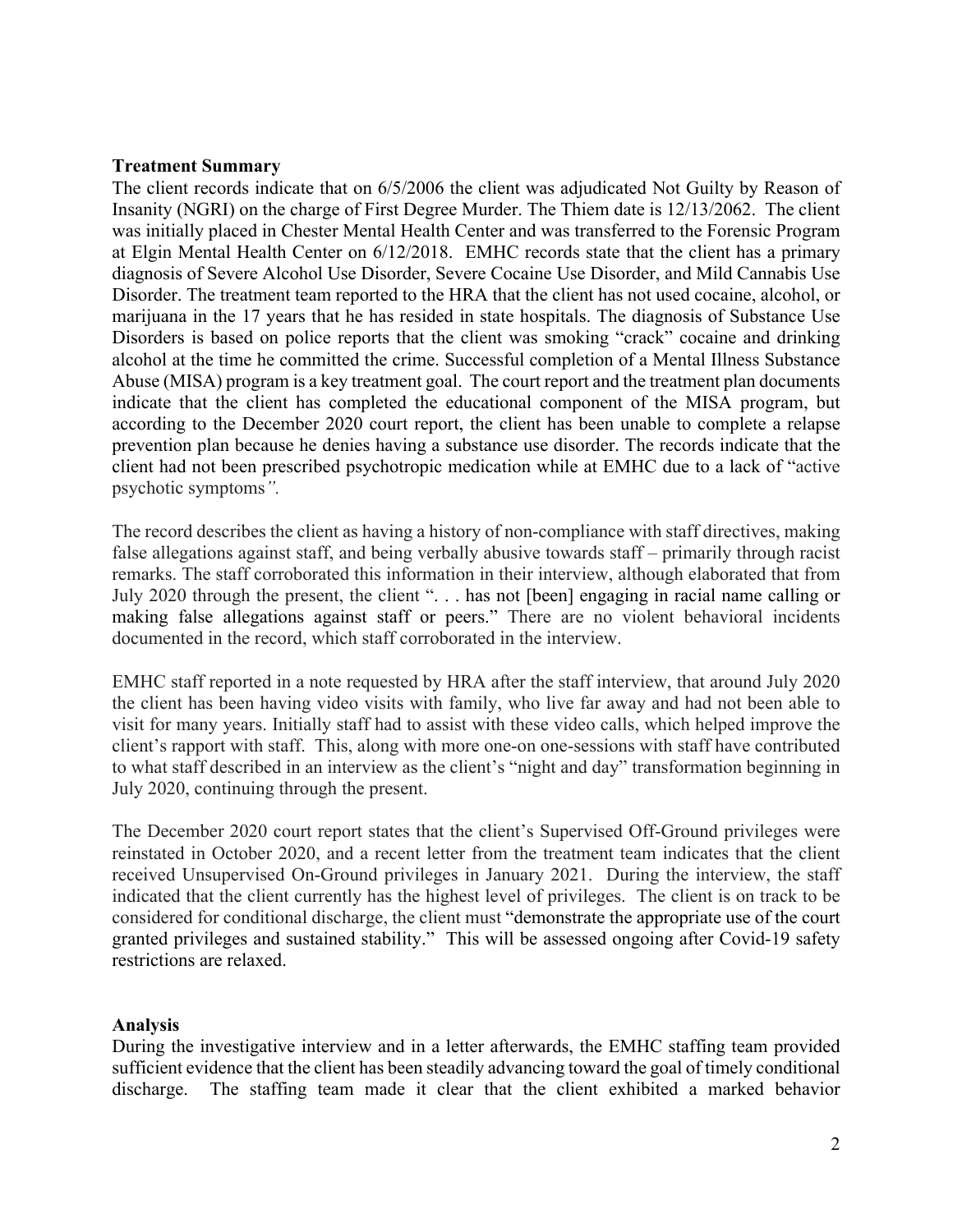improvement beginning July 2020. In July 2020 the client record begins to document some behavioral improvement from previous months. However, the written record *itself* does not present clear evidence of client progress, although the achievement dates of certain treatment goals are documented.

One example of this lack of clarity can be found in the monthly 1170-FTP Interdisciplinary Staffing reports. The response to the "Patient's Progress Since Last Staffing" indicates the client's adjudication history and provides a detailed description of the related crime, and does not mention the client's current cognitive, emotional, or behavioral functioning. Moreover, this response is repeated verbatim each month from January 2020 through December 2020, so it does not indicate change over time.

This documentation does not meet the document standard stated in EMHC's Forensic Treatment Program Policy Manual. *Policy 306: Treatment Plan Update* states that the Progress Since Last Staffing section should include a "statement of the current cognitive, emotional, and behavioral functioning of the patient. The information in this section is used as a progress indicator from one treatment update to the next."

Elsewhere in the written record client progress is described in terms of current behaviors, however there are numerous instances of information being vague, as well as repeated verbatim from month to month.

The following two examples from the treatment plan do not match the documentation standard presented in the policy manual. Policy 1545 describing Progress Note Documentation Procedure states: "Terse, isolated observations such as 'patient slept well,' 'no complaint,' or 'received patient in day room' are not sufficient and should be avoided."

The psychiatrist's 1175A report repeats the following Progress Toward Short Term Goals response verbatim each month from July 2020 through December 2020:

"The patient has been very cooperative and compliant with the treatment team and has not engaged in any disruptive or oppositional behavior and has not made any racial comments and has not made any false accusations against the staff."

The RN2 and RN1's 1175A report repeats the Progress Toward Short Term Goals response verbatim each month from January 2020 through November 2020:

"[Patient] continues to deny any hallucinations, no thoughts of harming self. [The client] still refuses to take any psychotropic meds."

While the above statements indicate that the client exhibits some positive behaviors and a lack of harmful behaviors, they provide little historical context to demonstrate progress, and because they are repeated from month to month they do not reflect any change in behavior over time. Additionally, the RNs' repeated statement does not indicate progress because, according to the record, the client has not reported hallucinations or plans of self-harm since arrival at EMHC, and psychotropic medications have never been part of the client's treatment plan.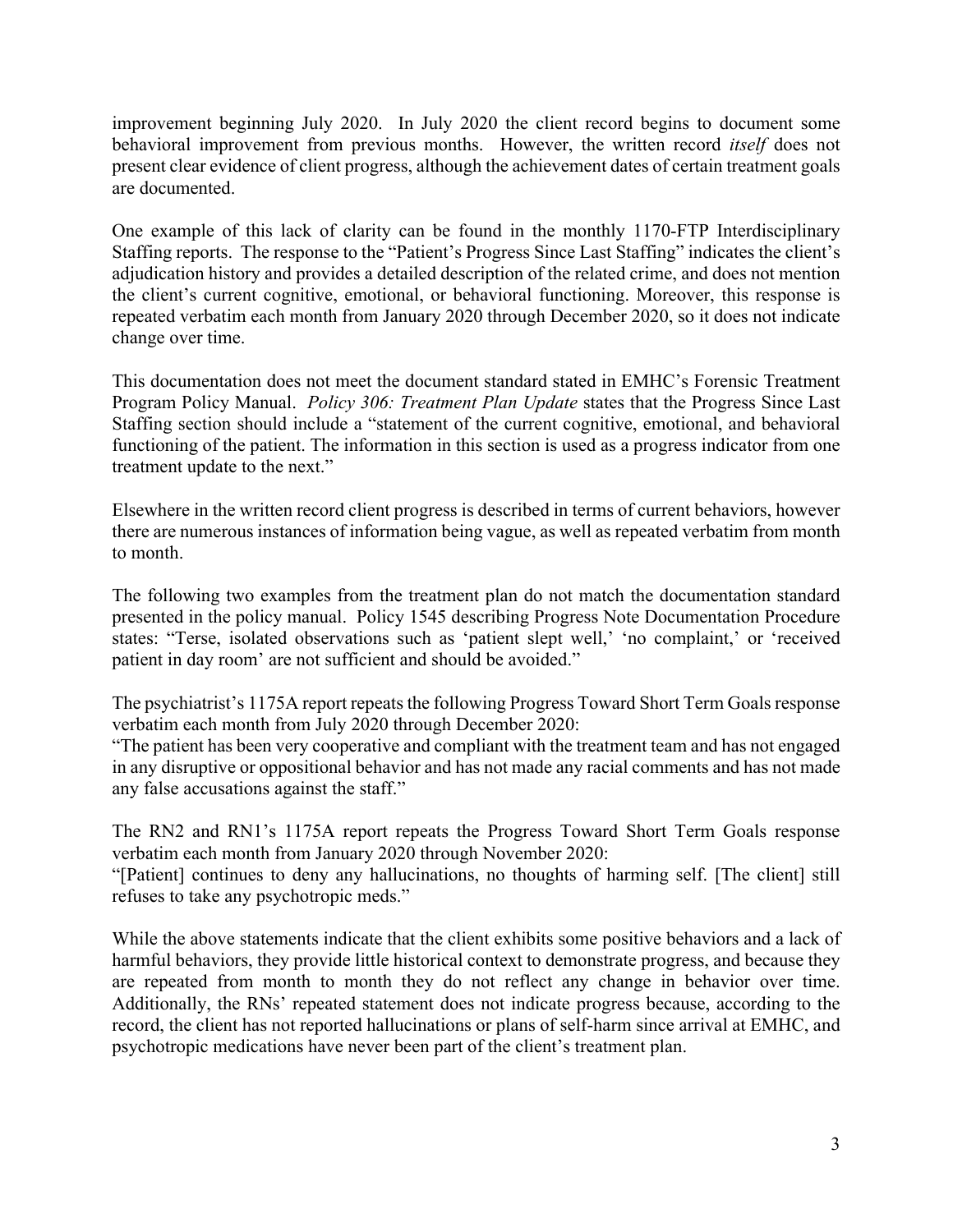Elgin Mental Health Center's Policy & Procedure Manual Policy 1520: Assessment of Patient Needs Procedure states: "Assessment is a continuous process achieved through the communicated observations of all staff . . .Whenever a change of condition is suspected, staff will immediately . . . insure prompt attention of the treatment team." When assessment and progress notes are copied and pasted from one month to the next, observations cannot be communicated in "real-time' and therefore a change of condition (in this client's case a positive one) cannot be addressed in a prompt manner.

Section 5/2-102 (a) of the Illinois Mental Health and Developmental Disabilities Code states that a recipient of services shall be provided with adequate and humane care and services . . ., pursuant to an individual services plan." This language prohibits the use of generic interventions to address specific client needs, and this requirement should also discourage the use of generic language to describe specific time periods.

Another important reason to maintain a written record that reflects client progress in specific and time-bound descriptions is that the medical record is a legal document that follows the client throughout life, as such it should paint a clear picture of past events and be an accurate reflection of care provided to the patient.

# **Case Findings**

Based on the information obtained from the record reviews and interviews with clinical staff at EMHC, the allegation that EMHC has not provided the patient with adequate and humane services to move him toward release is *unsubstantiated*. The Human Rights Authority (HRA) found that the client *has* been receiving adequate care and services to move towards release from the NGRI commitment at the earliest point. However, the underlying documentation to support the release is inconsistent and not fully compliant with policy requirements. Thus, the HRA *substantiates* the complaint of lack of adequate treatment, regarding the documented record.

# **Suggestions**

The HRA recommends that the client's demonstration of appropriate use of the court granted privileges and sustained stability be documented in the record following EMHC Policy Manual guidelines: Using detailed language that is specific and unique to each individual report or progress note. Copying and pasting from one note to the next is incorrect documentation practice and does not provide an accurate reflection of an individual's progress (or lack thereof) over time in the record. Provide the HRA with proof that documentation for this client, moving forward, is accurate and consistent with policy. Retrain staff on this policy and provide the HRA with proof of the training.

# **RESPONSE**

**Notice: The following page(s) contain the provider response. Due to technical requirements, some provider responses appear verbatim in retyped format**.